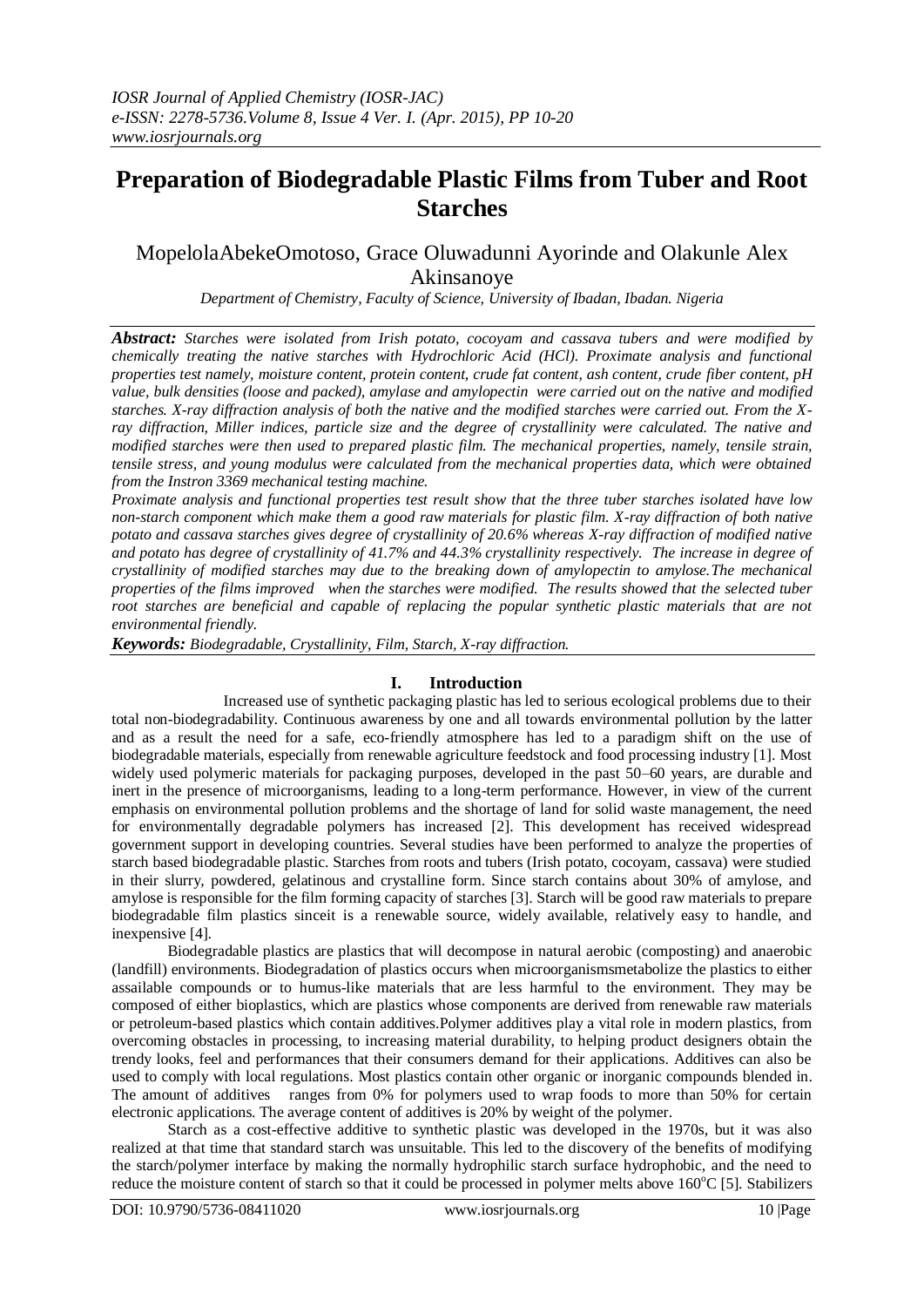for polymers are used directly or by combinations to prevent the various effects such a[s oxidation,](http://en.wikipedia.org/wiki/Oxidation) chain scission and uncontrolled recombination and [cross-linking](http://en.wikipedia.org/wiki/Cross-link) reactions that are caused by [photo-oxidation of polymers.](http://en.wikipedia.org/wiki/Photo-oxidation_of_polymers) Plasticizers are additives that increase the [plasticity](http://en.wikipedia.org/wiki/Plasticity_%28physics%29) or [fluidity](http://en.wikipedia.org/wiki/Fluidity) of a material.

Biodegradable Plastics decomposes to environmental friendly composites. Most biodegradable plastics contain no allergens and are safe for atopic consumers. Biodegradable products are non-toxic. They are made from natural elements therefore contain no chemicals to exude toxic and poisonous wastes while breaking down in compost. The natural composition of the biopolymers is fully absorbed by the earth. With national concerns for energy conservation, a great advantage of using biodegradable products is the potential to rely less on oils. A significant amount of the oil used to produce plastics will be conserved. Producing biodegradable products made from local biomass materials can save the country considerable amounts of energy, ultimately leading to a reduced dependency on oil sources. In the long run, adapting to using biodegradables can lead to domestic solutions [6]. Biodegradable plastics are easier to recycle because they are made from materials that are fully biodegradable. Biodegradable plastics can be used and reused more efficiently even as household utensils and in restaurants [7].

The inherent danger with biodegradables is with its improper disposal, this leads to an inefficient breakdown of the plastic, which can release toxins into the environment. These toxins may include methane and carbon dioxide, both of which contribute to the greenhouse effect. The most efficient way to dispose of biodegradable plastic is by composting. Biodegradable plastics are made from organic sources which include Corn and soybeans. The present work is carried out to compare the proximate analysis and functional properties of the native starches isolated from three different tubers which are Irish potato, cocoyam and cassava.

## **II. Experimental**

## **Sample Collection**

The sample starches Irish potato, cocoyam and cassava were bought at Agbekoya market in Apata Ibadan, Nigeria.

## **Isolation of Sample Starches**

About 3kg of Irish potato tuber was washed, peeled, washed again and sliced for easy blending, this sample was put into the blender bit by bit, after blending, the slurry was sieved. The water was allowed to settle for 10 minutes after which the supernatant was decanted. The residual starch was dried. The sample was then stored. The same method was used to isolate starches from cassava and cocoyam tubers.

#### **Proximate Analysis of Starches**

The proximate analysis of the starches was determined by AOAC, 1990.These are moisture content, ash content, crude fat, protein and carbohydrate.

## **Moisture content determination**

Moisture content determination was carried out using the air oven method. Crucibles were washed and dried in an oven. They were allowed to cool in the desiccators. 3g of each sample starch was then transferred into the crucibles and dried at temperature between  $103-105^{\circ}$ c. The dry samples were cooled in a desiccators and the weight noted.They were later returned to the oven and the process continued until constant weights were obtained.

% Moisture content= Weight Loss x 100 Weight of sample

## **Determination of Ash content**

3g of each starch of finely grounded sample was weighed into clean; dried previously weighed crucible with lid  $(W_1)$ . The sample was ignited over a low flame to char the organic matter with lid removed. The crucible was then placed in muffle furnace at 600°C for 6 hours until it ashed completely. It was then transferred directly into desiccators, cooled and weighed immediately  $(W_2)$ .

% Ash=  $W_2-W_1$  x 100 Weight of sample

## **Determination of crude fat**

The soxhlet extraction method (AOAC, 1996) was used. This method could only give the approximate fat content in a sample because all the substances soluble in chosen solvent (petroleum ether,  $40^{\circ}$ C-60 $^{\circ}$ c boiling range) were extracted from the sample. About 3g of each starch sample was weighed into a weighed filter paper and folded neatly. This was put inside pre-weighed thimble  $(W_1)$ . The thimble with the sample  $(W_2)$  was inserted into the soxhlets apparatus and extraction under reflux was carried out with petroleum ether (40°C-60°c boiling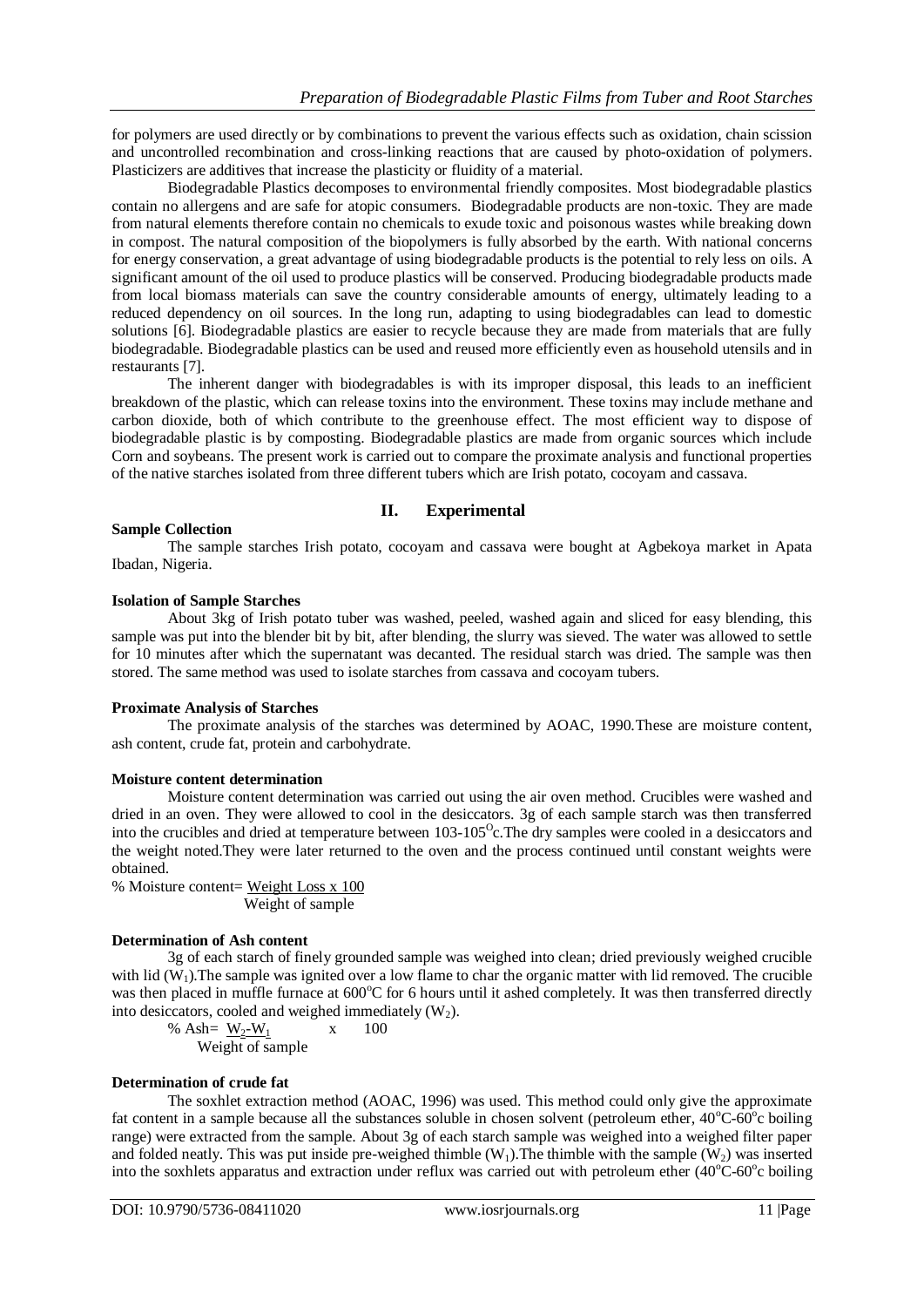range) for 6 hours. At the end of extraction, the thimble was dried in the oven for about 30 minute at  $100^{\circ}$ C to evaporate off the solvent and thimble was cooled in a desiccator and latter weighed  $(W_3)$ . The fat extracted from a given quantity of sample was then calculated:

%Fat  $(w/w) =$  Loss in Weight of sample  $x = 100$ p Original Weight of sample

 $=$   $\frac{W_2-W_3}{W_3} \times 100$  $W_2-W_1$ 

## **Protein Determination**

The crude protein content was determined using microKjeldahl method as described in AOAC(1996); 0.3000g of each starch sample was weighed into a long necked Kjeldahl flask with 25 cm3 of conc.  $H_2SO_4$ . The flask was swirled gently clamped in an inclined position and heated electrically in a fume cupboard. The heating continue until a clear solution was obtained .The clear solution was cooled ,poured into 100cm<sup>3</sup> volumetric flask and made up to mark with distilled water 10ml of the resulting mixture was measured into the distillation set through the funnel.5 cm<sup>3</sup> of boric acid was pipetted into  $100 \text{cm}^3$  conical flask and placed at the receiving end of the distillatory.

The conical flask was placed such that the delivery tube dipped completely into the boric acid inside the flask.40% NaOH was used to liberate ammonia out of the digest under alkaline condition during the distillation 2 drops of methyl orange were always added to the round bottom flask containing the digested samples before 40% NaOH was added. As soon as the contents became alkaline, the red color changed to yellow showing NaOH to be in excess. Steam was then generated into the distillation set using a steam chest. The liberated ammonia was trapped in the boric acid solution and about 50 cm<sup>3</sup> of the solution collected into a conical flask. The solution in the flask was titrated against 0.1M HCl until the first permanent color change was observed. A blank sample was though the sample procedure and the titre value for the blank was used to correct the titre for samples.

 $% N =$  (molarity of HCl x Sample titre-blank titre) x 0.014x DF x100 Weight of sample used

%Nitrogen was converted to the percentage crude protein by multiplying by 6.25.

## **Crude Fiber**

Two hundred (200ml) freshly prepared  $1.25\%$  H<sub>2</sub>SO<sub>4</sub> was added to 1g of the residue each of starch sample obtained from fat extraction and this was brought to quick boil. Boiling was continued for 30 minutes. The mixture was filtered and residue washed until it was free from acid. The residue was transferred quantitatively into a digestion flask, 1.25% NaOH was added and brought to boiling point quickly. Boiling was continued for 30 minutes. The mixture was filtered and residue washed free of alkali. The residue was then washed with methylated spirit, thrice with petroleum ether using small quantities. It was allowed to properly drain and the residue was transferred to a silica dish (previously ignited at  $600^{\circ}$ c and cooled). The dish and its content were dried to constant weight at  $105^{\circ}$ C.The organic matter of the residue was burnt by igniting for 30 minutes in a muffle furnace at 600°c. The residue was cooled and weighed. The loss on ignition was reported as crude fiber (AOAC 1996).

## **Carbohydrate**

The carbohydrate content was calculated by difference. %CHO = 100- (Sum of the percentage of moisture, ash, fat, protein and crude fiber)

## **Functional Properties**

Functional properties have been defined as the characteristics that govern the behavior of nutrients food during processing, storage and preparation as they affect food quality and acceptability. Some important functional properties that influence the utility of certain foods are water absorption capacity, oil absorption capacity, emulsion capacity, whippability, foam stability, viscosity, swelling capacity e.t.c. The practical determination of some of these functional properties shall be considered (Muntungi et al., 2010).

## **Bulk Density (BD)**

10ml capacity graduated measuring cylinder was weighed. The cylinder was gently filled with the sample of each starch. The bottom of the cylinder on the laboratory bench was gently tapped several times until there is no further diminution of the sample level after filling to the 10ml mark.

The bulk density  $(g/ml) =$  Weight of sample  $(g)$ Volume of sample (ml)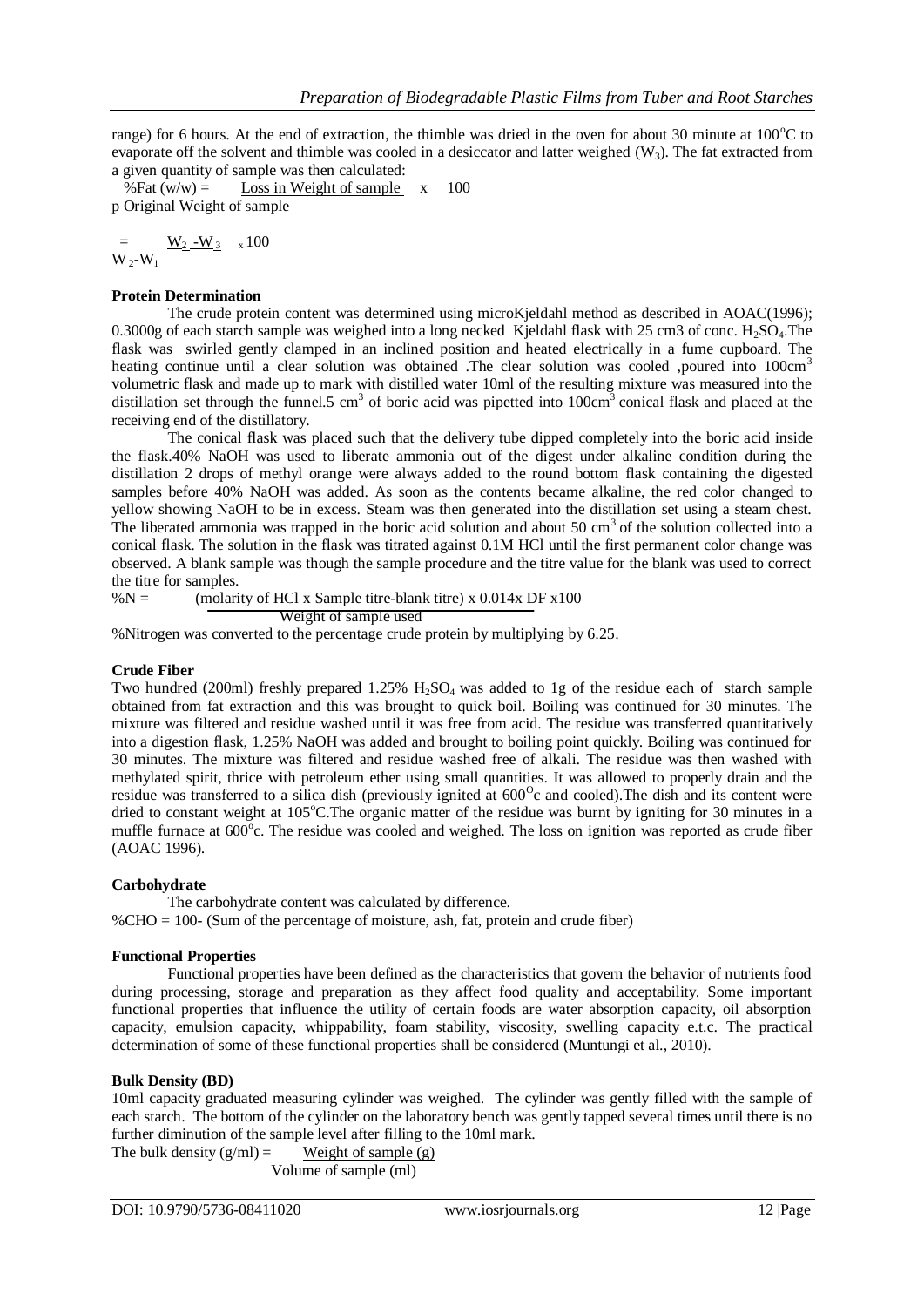## **Water/Oil Absorption capacity** (WAC/FAC)

1 g sample of each sample starch was weighed into a conical graduated centrifuge tube using a warning whirl mixer, the sample was mixed thoroughly and 10ml distilled water or oil was added for 30 seconds. The sample was allowed to stand for 30 minutes at room temperature and then centrifuged at 5000 g for 30 minutes. The volume of free water or oil (the supernatant) was read directly from the graduated centrifuge tube. Absorption capacity is expressed as grams of water or oil absorbed (or retained) per gram of sample. The amount of oil or water absorbed (total minus free) was multiplied by its density for conversion to grams. Density of water is 1g/ml that of oil will vary depending on the type of oil (which can be determined). Bleached palm oil for example has a density of 0.88g/ml.

## **Foam Capacity (FC) and Foam stability**

2g of each starch sample was blended with 100ml distilled water in a warring blender (the suspension was whipped at 1600 rpm for 5 minutes). The mixture was poured into a 250ml measuring cylinder and the volume was recorded after 30 seconds. Foam capacity is expressed as percentage increase in volume using the formula of Abbey and Elssandra da Roza, (2011).

**Foam Capacity** (% Volume increase or % whippability)  $=$ Volume after whipping –Volume before whipping x 100

Volume before whipping

The foam volume was recorded at 15, 30, 60 and 120seconds after whipping to determine the foam stability (FS) according to Ahmed and Schmidt (1979).

Foam stability =Foam volume after time't' x 10

Initial foam volume

## **Gelation Capacity**

2-10% (W/V) in 10ml distilled water suspensions of each starch sample was prepared in test tubes. The sample was heated for 1 hour in a boiling water bath, followed by rapid cooling under running cold tap water. The sample was cooled further for  $2hr$  at  $4^{\circ}$ c. The gelation capacity is least gelation concentration when the sample from the inverted test tube will not fall or slip.

## **pH Measurement**

10% (W/V) in 10ml distilled water suspensions of each starch sample was prepared in test tubes. The suspension was mixed thoroughly in a warring micro-blender; the pH was measured using the pH meter.

## **Amylose Content Determination**

Amylose content of the samples was determined by the procedure described by Fabiano et al., (2004), which involves the use of spectrophotometer for estimating the amylase content of the samples.100ml of the sample was weighed into 100ml volumetric flask, 1 ml of 95% ethanol and 9ml of 1M NaOH was added carefully. The sample was heated for 10 minutes in a boiling water to gelatinize the starch. The starch gel was cooled and diluted to the mark with distilled water; also 5 ml portion of the starch solution was pipetted into a 100ml volumetric flask followed by adding 10ml of 0.1M acetic acid and 2ml of iodine solution. The solution was finally diluted to mark with distilled water and shaken and allowed to stay for 2 minutes before the absorbance was taken at 620nm.The amylose content was calculated by 3.06 x Abs. x20%. 3.06 is the conversion factor calculated as: mg amylose in unit absorbance.

## **Modification of starches**

0.1 M of HCL was used to wash the starch granules and the mixture was filtered then dried.The sample modified by washing is thinned when heated to gelatinize.

## **X-Ray Diffractometer analysis**

X-ray diffraction analysis of native and modified starch nanoparticles was done using Mini diffractometer (MD10), Cu-k  $\alpha$ ,X-rays of wavelength ( $\lambda$ )=1.5406nm within 20mins of exposure and data was taken for the 2 $\theta$  range of 16°-72°. It is governed by Bragg's law as follows:  $2d\sin\theta = \lambda n$  ---------------------- (1)

Where;

**n**= No of sample introduced in the machine per time (usally1)

**λ** =wavelength

**D**= Interplanar spacing or D-spacing and

**θ**= angle of reflection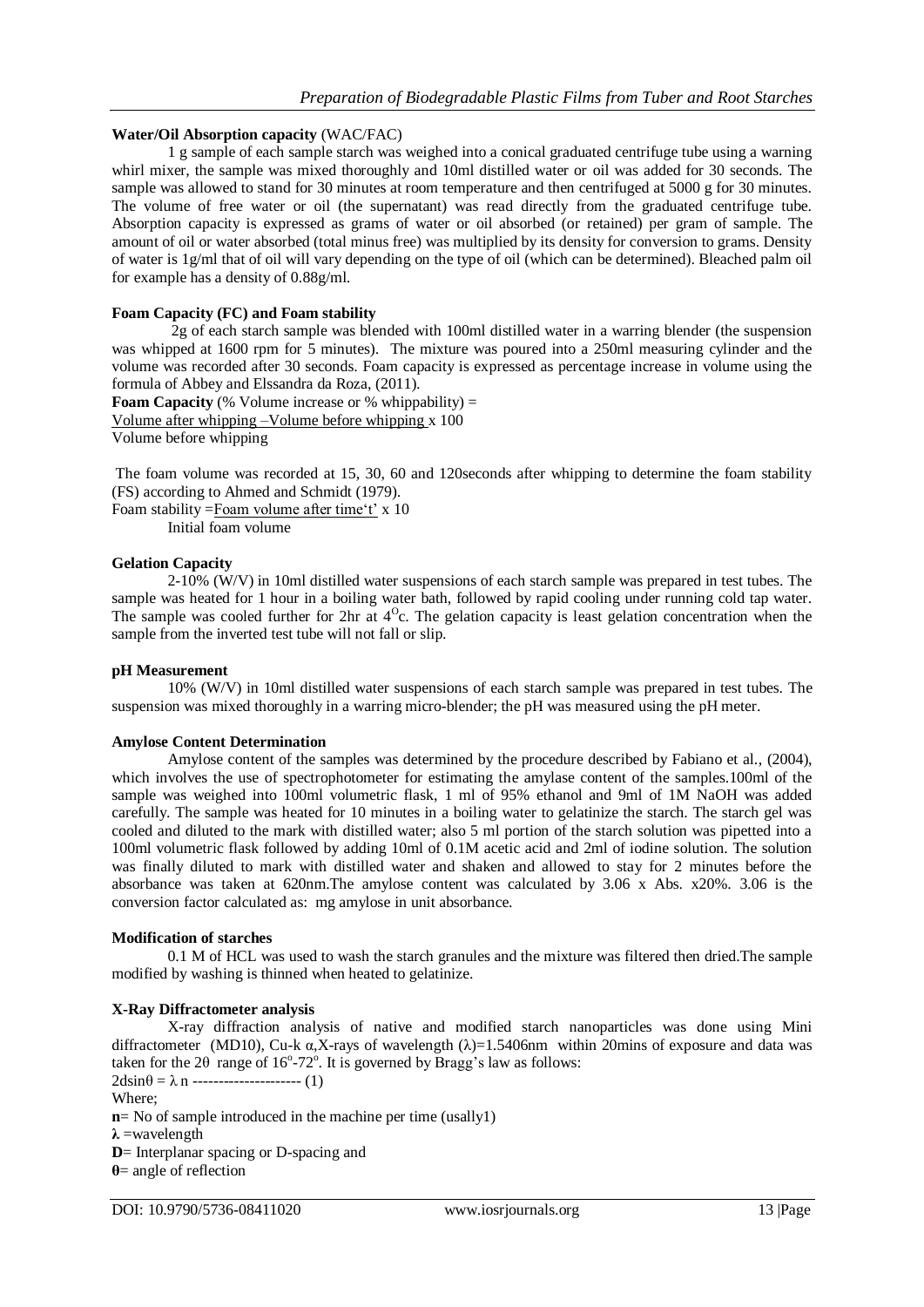The full-range diffraction has detection limit from  $3^{\circ}$ -120° on 20 angle This full range comprise of 2 substance The first sub-range: $3^{\circ}$ -65 $^{\circ}$ The second sub-range: $65^{\circ}$ -120 $^{\circ}$ 

## **Preparation of the plastic film**

25 cm<sup>3</sup> of distilled water was added to the beaker containing 2.5g of each starch sample. After this, 3  $cm<sup>3</sup>$  of 0.1M of hydrochloric acid and 2 cm<sup>3</sup> of propane-1, 2, 3-triol was added to the starch slurry. Watch glass was put on the beaker. The mixture was heated using the bunsen burner. The mixture was brought carefully to boil, and then boil gently for 15 minutes without allowing it to dry.

The glass rod was dipped into the mixture and dotted on the indicator paper to measure the pH. Sufficient sodium hydroxide solution was added to neutralize the mixture. Indicator paper was used to ascertain the pH.value of the film after each addition of NaOH. The amount of NaOH added was almost the same as hydrochloric acid used. A drop of coloring was added and the mixture was mixed thoroughly and poured into a labeled Petri dish .Glass rod was used to spread the film on the dish to ensure even distribution. The process of plastic film making was repeated without adding hydrochloric acid and sodium hydroxide. The mixture was left to dry for two days at room temperature.

## **Mechanical properties**

Computerized Mechanical Testing Machine (INSTRON 3369) of capacity 50kn with speed 5mm/second was used to test the mechanical properties of the plastics produced from native and modified starches. Sample was cut to Tensile strength dimension, packed with tissue paper and placed in the machine which is connected to signal decoder where the tensile stress and tensile strain are read.

## **III. Result And Discussion**

## **Chemical Composition and Amylose Content of Native Starches**

The purity of starch is related to its chemicals composition in which low ash, protein and lipid contents are required (Table 1). As expected for root and tuber starches, all samplesdisplayed low content of thoseconstituents. According to Goni et al., (2008), root and tuber starches are characterized by low lipid content (<1%)) which does not have a pronounced effect on the functional properties compared to those from cereal starch. Proteins and Ashes that are in low quantities in starches do not have pronounced influence on their functional properties yet (Wioletta, 2012). Among the selected root and tubers for this research work, only cassava has crude fiber of 0.1%, Irish potato and cocoyam do not have crude fibers.Protein contents of cassava, Irish potato and cocoyam were found to be 0.2, 0.1 and 0.1 respectively.

These protein contents values and the one reported byWioletta et al., 2007. Cassava (0.2), sweet potato (0.15) and Yam (0.09) were almost the same. The only remarkable difference was found in potato due to differences in variety. Lipid or Fat (%) of cassava, Irish potato and cocoyam were found to be 0.1, 0.2 and 0.1 respectively. These values compared to Wioletta et al., 2007 cassava 0.15, sweet potato 0.17 and Yam 0.1. The values found for cassava and Irish Potato was lower than Wioletta et al., 2007 findings.

Ash contents were found to be 0.45, 0.7 and 0.55 for cassava, Irish potato and cocoyam respectively. These values were higher compared to the values stated by Wioletta et al., in 2007. Carbohydrate content was found to be 89.7%, 89.30% and 88.95% for cassava, Irish potato and cocoyam respectively. Moisture content was found to be 9.45, 9.7 and 10.25 for cassava, Irish potato and cocoyam respectively. Cocoyam has the highest moisture content while cassava has the lowest. Low moisture content plays a vital role in long storage. However, higher moisture level can be deleterious because it will favor microbial growth and cause the starch to be discolored, especially if the moisture content exceeds 18% [14].

Among the starches Irish potato and cocoyam has the same protein content (0.1%) while cassava has 0.2%. the highest fat content was observed in Irish potato (0.7%), cassava and cocoyam has 0.45% and 0.55% respectively. The low non- starch component of the sample starches make them useful for some industrial applications. In low fat content is vital in the long storage when such is necessary.

The amylose content (Table 2) affects gelatinization and retrogradation properties, swelling power and enzymatic susceptibility of Cassava, Irish potato and cocoyam are 20.6, 20.2, and 21.0 respectively which agrees with the result of Wioletta et al, 2012 that Most starches contained 20-30% amylose depending on botanical source.

|           | A WALLY AT A LUISILINGY VALVA LUIU UL VYRUN LYN ALIUSI D'UVWYU VALVE VUVU LYSIL DYVA VILVU |               |                     |                  |  |  |  |
|-----------|--------------------------------------------------------------------------------------------|---------------|---------------------|------------------|--|--|--|
| <b>SN</b> | PARAMETERS(%)                                                                              | CASSAVA       | <b>IRISH POTATO</b> | COCOYAM          |  |  |  |
| $\sim$    | Moisture Content                                                                           | $9.45 + 0.05$ | $9.70 \pm 0.10$     | $10.25 \pm 0.05$ |  |  |  |
|           | Protein                                                                                    | 0.2           | 0.1                 | $0.1 + 0.05$     |  |  |  |
|           | Ether Extract (Fat)                                                                        | 0.1           | 0.2                 | 0.1              |  |  |  |
|           | Ash                                                                                        | $0.45 + 0.05$ | 0.7                 | 0.0              |  |  |  |

**Table 1.** Proximate analysis of cassava, Irish potato and cocoyam starches

DOI: 10.9790/5736-08411020 www.iosrjournals.org 14 |Page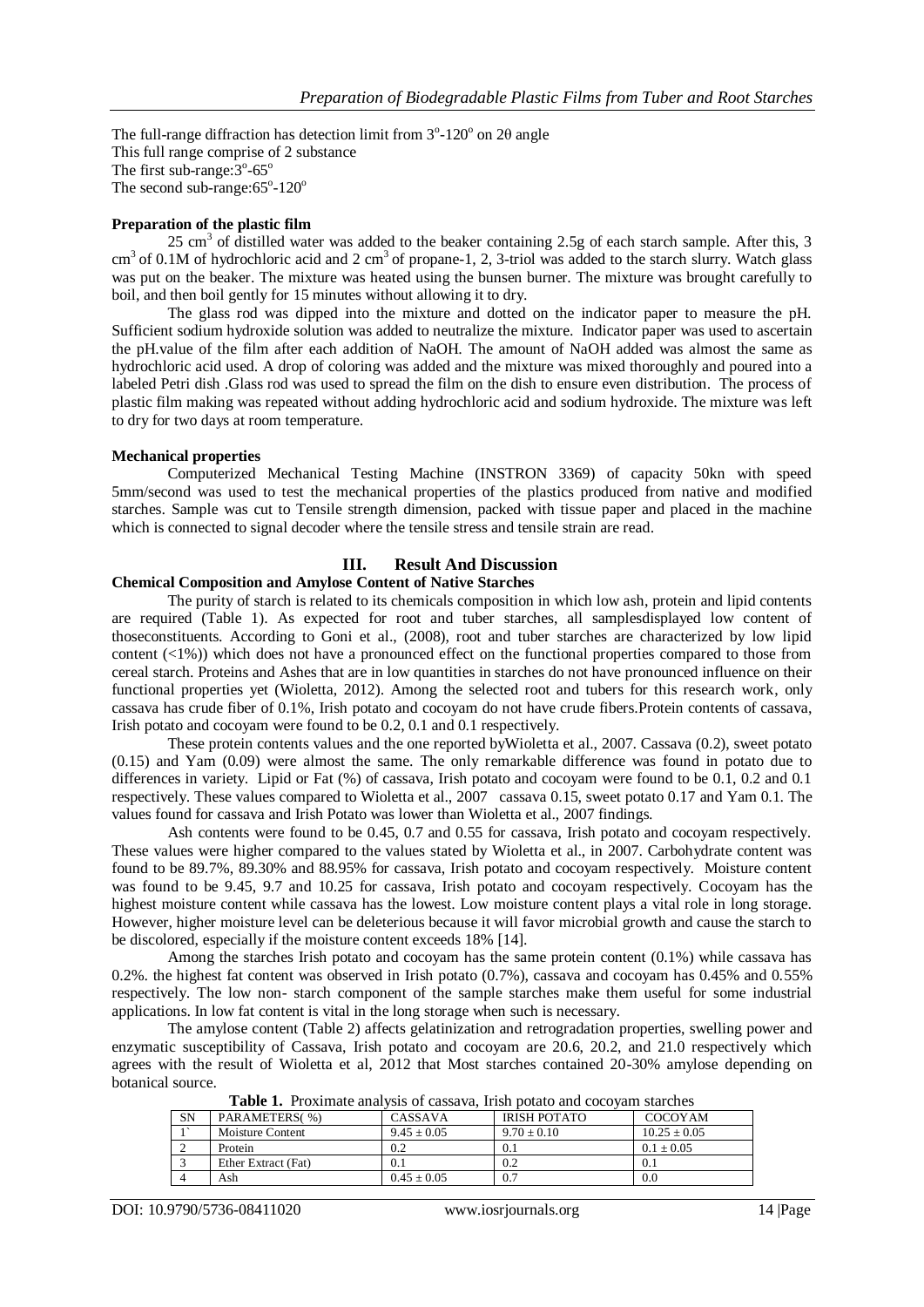| $\overline{\phantom{a}}$ | $\overline{\phantom{a}}$<br>-rbre<br>rude ' | ∪.⊥  | v.v                                  | v.v                                                   |
|--------------------------|---------------------------------------------|------|--------------------------------------|-------------------------------------------------------|
| ◡                        | Diff<br>terence.<br>. Rv<br>arbohydrates(   | 89.7 | QC<br>0.01<br>$\mathbf{U}$<br>ر<br>_ | $\Omega$<br>oc<br>v.v.<br>$\mathbf \sigma$<br>$\cdot$ |

| <b>Table 2:</b> Amylose and Amylopecune constituent of starch. |                 |         |               |         |  |
|----------------------------------------------------------------|-----------------|---------|---------------|---------|--|
| SN                                                             | PARAMETERS (%)  | CASSAVA | <b>POTATO</b> | COCOYAM |  |
|                                                                | Amvlose content | 20.6    | 20.2          | 21.0    |  |
|                                                                | Amvlopectine    | 79.4    | 79.8          | 79.0    |  |

**Table 2:** Amylose and Amylopectine constituent of starch.

#### **Functional properties of starch**

The results of the various functional properties under study are in Table 3. Potato has a pH value of 6.3; cassava has pH value of 6.1 and cocoyam with pH value of 5.7. Potato had the highest bulk densities (loose and packed) 0.2825 and 0.5272, cassava had the next 0.2160 and 0.44435 and cocoyam had the least 0.1945 and 0.4089 respectively. These indicate their particle sizes. Cocoyam had the highest oil absorption capacity (200%), Irish potato and cassava has 120% oil absorption capacities each. The absorption capacity of cocoyam and cassava were the same (100%), while potato had 60% water absorption capacity. Irish potato and cassava has the same swelling capacities while cocoyam has 1.1. All the sample starches had 0.0 foaming and stability capacities. Potato had the least gelation concentration of 10%, followed by cocoyam 8.0% and cassava 6.0%. These parameters are indicators to the particle sizes of the tubers.

**Table 3.** Functional Analysis of cassava, Irish potato and cocoyam starches.

| <b>SN</b> | <b>PARAMETERS</b>            | CASSAVA             | <b>IRISH POTATO</b>  | COCOYAM              |
|-----------|------------------------------|---------------------|----------------------|----------------------|
| <b>SN</b> | pН                           | 6.1                 | 6.3.                 | 5.7                  |
|           | <b>Bulk Density (Loose)</b>  | $0.2160 \pm 0.03$   | $0.28 \pm 0.0015$    | $0.1945 \pm 0.0055$  |
|           | <b>Bulk Density (Packed)</b> | $0.4435 \pm 0.0044$ | $50.5272 \pm 0.0016$ | $0.4088 \pm 0.00025$ |
| 3         | Oil Absorption Capacity %    | 120                 | 120                  | 200                  |
|           | Water Absorption Capacity %  | 100                 | 60                   | 100                  |
|           | <b>Swelling Capacity</b>     | 1.3                 | 1.3                  | 1.1                  |
| 6         | <b>Foaming Capacity</b>      | 0.0                 | 0.0                  | 0.0                  |
|           | Foam Stability %             | 0.0                 | 0.0                  | 0.0                  |

#### **X-ray diffraction**

The X-ray diffraction pattern can be used to calculate the size of a particle, the degree of crystallization and the specific surface area. The Miller Indices (h k l) to each peak s assigned in first step. The details are in Table 4, 5, 6 and 7 for native cassava, modified cassava, native potato and modified potato respectively.

| Table Terminet murces (met) of half ve cassava starch. |               |            |                |     |  |
|--------------------------------------------------------|---------------|------------|----------------|-----|--|
| 2θ<br>of peak (deg)                                    | D value $(A)$ | $1000/d^2$ | $1000/d^2$ 6.9 | hkl |  |
| 16.44                                                  | 5.39242       | 34.39      |                | 210 |  |
| 18.02                                                  | 4.92277       | 41.26      | h              | 211 |  |
| 35.19                                                  | 2.55031       | 153.75     | 22             | 332 |  |
| 35.22                                                  | 2.29625       | 189.65     | 27             | 333 |  |
| 41.51                                                  | 2.23550       | 200.10     | 29             | 432 |  |

**Table 4:**Miller indices (hkl) of native cassava starch.

| Table 5: Miller indices (hkl) of modified cassava starch. |  |
|-----------------------------------------------------------|--|
|-----------------------------------------------------------|--|

| $2\theta$ of peak (deg) | D value $(A)$ | $1000/d^2$ | $1000/d^2$ )3.58 | hkl |
|-------------------------|---------------|------------|------------------|-----|
| 16.27                   | 5.44717       | 33.70      |                  | 310 |
| 17.11                   | 5.18185       | 37.24      |                  | 311 |
| 29.30                   | 3.23457       | 95.58      |                  | 333 |
| 30.88                   | 2.89596       | 119.22     | 34               | 433 |
| 34.24                   | 2.61860       | 145.83     | 41               | 540 |

**Table 6:** Miller indices (hkl) of native potato starch.

| <b>THOIC</b> OF HEIDER HIGHOOD (HEI) OF HEIL TO DOMIN BRIGHT. |               |            |                  |     |  |
|---------------------------------------------------------------|---------------|------------|------------------|-----|--|
| $2\theta$ of peak (deg)                                       | D value $(A)$ | $1000/d^2$ | $1000/d^2$ )6.61 | hkl |  |
| 32.12                                                         | 2.78675       | 128.767    | 19               | 331 |  |
| 32.95                                                         | 2.71786       | 135.377    | 20               | 420 |  |
| 33.36                                                         | 2.68588       | 138.620    | 21               | 421 |  |
| 35.53                                                         | 2.52632       | 156.684    | 24               | 422 |  |
| 36.60                                                         | 2.45529       | 165.880    | 25               | 430 |  |
| 37.01                                                         | 2.42863       | 169.542    | 26               | 431 |  |

**Table7:** Miller indices (hkl) of modified potato starch

| $2\theta$ of peak (deg) | $d$ value $(A)$ | $1000/d^2$ | (1000/d <sup>2</sup> )/5.58 | hkl |
|-------------------------|-----------------|------------|-----------------------------|-----|
| 16.40                   | 5.40331         | 34.25      |                             |     |
| 28.58                   | 3.12351         | 102.50     |                             | 322 |
| 29.40                   | 3.03760         | 108.38     |                             | 330 |

DOI: 10.9790/5736-08411020 www.iosrjournals.org 15 |Page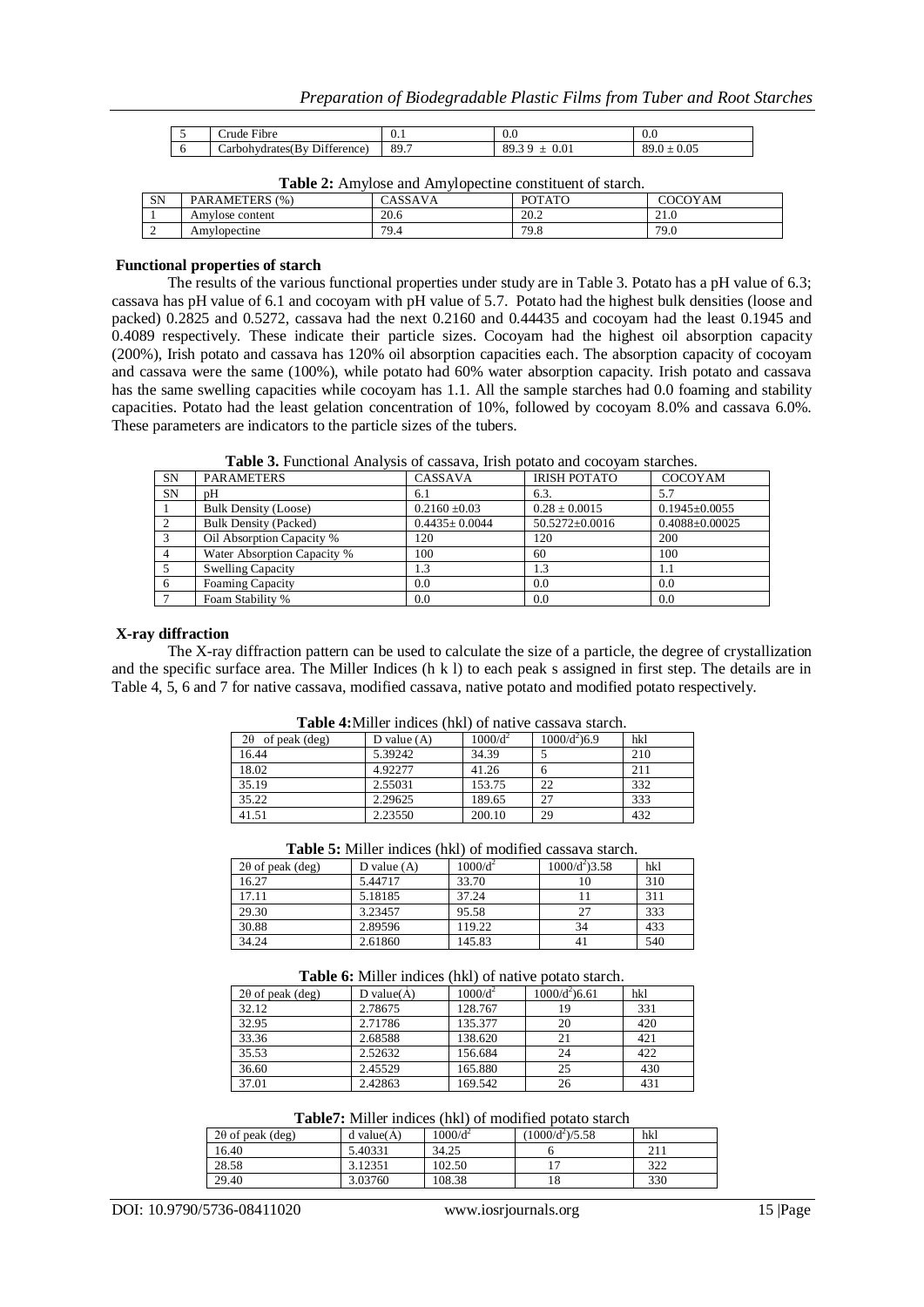| 30.16                          | 2.96295                 | 13.91                    |                | 221<br>، ب |
|--------------------------------|-------------------------|--------------------------|----------------|------------|
| 21<br>1 <sub>0</sub><br>ے در د | 2.87362                 | 121.10                   | Δ.<br>$\sim$ 1 | 121<br>421 |
| 22.75<br>╰<br>JJ.IJ            | 65501<br>2.0 <i>001</i> | $\overline{a}$<br>141.77 | 24             | 100<br>422 |

#### **X-ray Particle Size Calculation**

From this study, considering the peak at degrees, average particle size has been estimated by using Debye- Scherrer formula.

 $D = 0.9\lambda$ 

 $\beta$ cos  $\theta$  …  $\ldots$  …  $\ldots$   $\ldots$   $\ldots$   $\ldots$   $\ldots$   $\ldots$   $\ldots$   $\ldots$   $\ldots$   $\ldots$   $\ldots$   $\ldots$   $\ldots$   $\ldots$   $\ldots$   $\ldots$   $\ldots$   $\ldots$   $\ldots$   $\ldots$   $\ldots$   $\ldots$   $\ldots$   $\ldots$   $\ldots$   $\ldots$   $\ldots$   $\ldots$   $\ldots$   $\ldots$   $\ldots$   $\ldots$   $\ldots$ 

Where 'λ' is wave length of X-ray (0.1541 nm), 'β' is FWHMM (full width at half maximum), 'θ' is the diffraction angle and 'D' is particle diameter size. The calculated particle size details are in Table 8, 9, 10 and 11. There is a slight increase in size of particle (D nm) of native cassava (50.05) with increase in 2θ of peak  $(16.44 - 39.23^{\circ})$  and corresponding increase in hkl,  $(210-333)$ . Conversely d- spacing nm decreases with increase in 2 $\theta$  of peak (degree) (0.539242 – 0.229625).

| A WALLY UT A LIV D'WA VIVIV D'ALIV UL LIWVA (V VWDDW (W DYWA VIL |     |                                |                               |              |  |  |
|------------------------------------------------------------------|-----|--------------------------------|-------------------------------|--------------|--|--|
| $2\theta$ of peak (deg)                                          | hkl | FWHM of peak $(\beta)$ radians | Size of the particle $(D)$ nm | d-spacing nm |  |  |
| 16.44                                                            | 210 | 0.00280                        | 50.05                         | 0.539242     |  |  |
| 18.02                                                            | 211 | 0.00280                        | 50.15                         | 0.492277     |  |  |
| 35.19                                                            | 332 | 0.00288                        | 50.52                         | 0.255031     |  |  |
| 39.23                                                            | 333 | 0.00285                        | 50.66                         | 0.229625     |  |  |
| 41.51                                                            | 432 | 0.00284                        | 50.22                         | 0.223550     |  |  |

**Table 8:** The particle size of native cassava starch

There was slight increase in the size of the particle of modified cassava (D) nm when 2θ peak (deg) increases from  $16.27 - 17.11$ , hkl increase from  $310 - 311$ ; FWHM of peak is constant 0.00280. When  $2\theta$  peak increased to 29.30 and 30.88, there was a decrease in size of the particle (D) nm and d- spacing FWHM ofthe peak increased to 0.00280. At 2θ peak (deg) of 34.24, FWHM of peak (β) decreased to 0.00288, size of particle (D) nm and d- spacing nm increased to 50.39 and 0.61860 respectively (Table 9).

| Table 2. I alticle size of mounted cassava |     |                                 |                             |              |  |  |
|--------------------------------------------|-----|---------------------------------|-----------------------------|--------------|--|--|
| $2\theta$ of peak (deg)                    | hkl | FWHM of peak $(\beta)$ (radian) | Size of the particle (D) nm | d-spacing nm |  |  |
| 16.27                                      | 310 | 0.00280                         | 50.04                       | 0.54717      |  |  |
| 17.11                                      | 311 | 0.00280                         | 50.09                       | 0.418185     |  |  |
| 29.30                                      | 333 | 0.00289                         | 49.60                       | 0.323457     |  |  |
| 30.88                                      | 433 | 0.00289                         | 49.63                       | 0.289596     |  |  |
| 34.24                                      | 540 | 0.00288                         | 50.39                       | 0.61860      |  |  |

**Table 9:** Particle size of modified cassava

The particle size of native potato and the modified specie varies drastically, the native potato has the highest particle size to be 29.13 (Table 10) while the modified species has a value of 50.32 (Table 11). When particles size is less than 100nm, appreciable broadening in x-ray diffraction lines will occur. Diffraction pattern will show broadening because of particle size and strain. The observed line broadening will be used to estimate the average size of the particles. The total broadening of the diffraction peak is due to the sample and the instrument. The sample broadening is described by;

FW (S) x cos  $\theta = k \times \lambda + 4 \times$  Strain x sin  $\theta$  Size …………………………………………….3 The total broadening βt is given by the equation β 2 t ≈ 0.9 λ <sup>2</sup>+ 4Єtanθ2 + β <sup>2</sup>……………………………….4

D cos θ

Є is strain and βo instrument broadening. The average particle size D and the strain Є of experimentally observed broadening of several peaks will be computed simultaneously using least squares method.

| $2\theta$ of peak (deg) | hkl | FWHM of peak $(\beta)$ radians | Size of the particle $(D)$ nm | d-spacing (nm) |
|-------------------------|-----|--------------------------------|-------------------------------|----------------|
| 32.12                   | 331 | 0.00505                        | 28.58                         | 0.278675       |
| 32.95                   | 420 | 0.00505                        | 28.64                         | 0.271786       |
| 33.36                   | 421 | 0.00505                        | 28.67                         | 0.268588       |
| 35.53                   | 422 | 0.00503                        | 28.95                         | 0.252632       |
| 36.60                   | 430 | 0.00503                        | 29.04                         | 0.245529       |
| 37.01                   | 431 | 0.00502                        | 29.13                         | 0.242863       |

**Table 10:** The particle size of native potato starch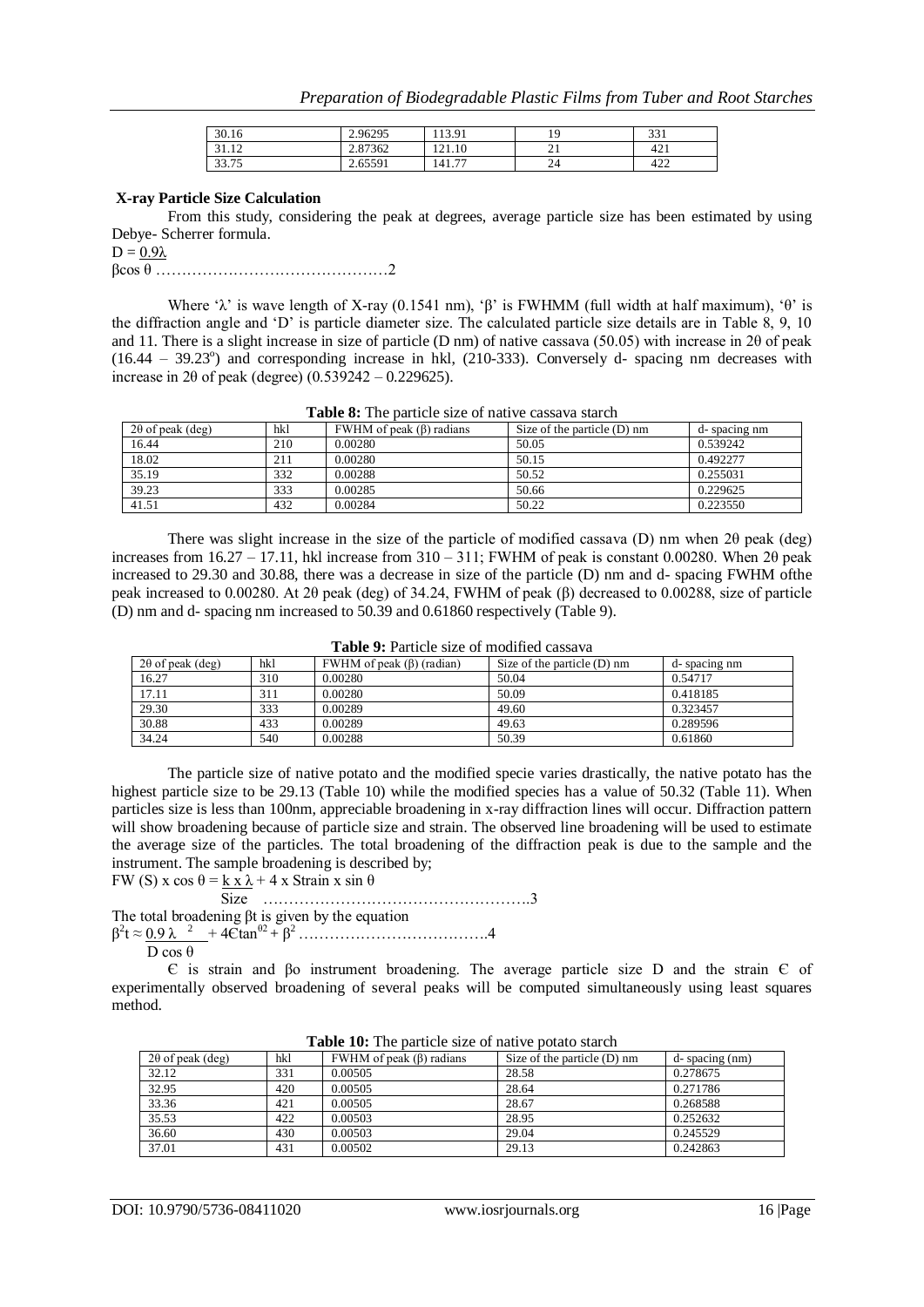| $2\theta$ of peak (deg) | D value $A$ (nm) | FWHM of peak $(\beta)$ radians | Size of the particle $(D)$ nm | hkl |
|-------------------------|------------------|--------------------------------|-------------------------------|-----|
| 16.40                   | 0.540331         | 0.00280                        | 50.04                         | 211 |
| 28.58                   | 0.312351         | 0.00289                        | 49.52                         | 322 |
| 29.40                   | 0.303760         | 0.00289                        | 49.61                         | 330 |
| 30.16                   | 0.296295         | 0.00289                        | 49.70                         | 331 |
| 31.12                   | 0.287362         | 0.00289                        | 49.82                         | 421 |
| 33.75                   | 2.65591          | 0.00288                        | 50.32                         | 422 |

**Table 11:** The particle size of Modified potato starch

#### **X-ray- Degree of Crystallinity**

A starch granule is biosynthesized semi- crystalline granules containing densely packed polysaccharides and a small amount of water, being comprised of crystalline and amorphous domains. It is a semi- crystalline polymer in which amylose forms the crystalline region and amyl pectin forms the amorphous region. The inner structure of starch is that it is formed from two regions – crystalline and amorphous lamellae, which together form the crystalline and amorphous growth rings. When heated in excess water, starch granules undergo an ordered- disorder transition knows as gelatinization. The phenomenon is associated with loss of crystallinity indicated by the disappearance of birefringence.

It is generally agreed that the peak breadth of a specific phase of a material is directly proportional to the mean crystallite size of that material. Quantitatively speaking, sharper XRD peaks are typically indicative of high Nano crystalline nature and larger crystallite materials. From our XRD data, a peak broadening of the nanoparticles is noticed.

Using smadchrom software, the degree of crystallinity can be calculated as follows.

Xc = Ac / (Ac + Aa)…………………………………………5

Where  $Xc$  = refers to the degree of crystallinity,  $Ac$  = refers to the crystallized area,

 $Aa$  = refers to the amorphous area.

An empirical method of segal for degree of crystallinity calculation is below.

| $Cr1 = 100$ | Imax - LAmornh |  |
|-------------|----------------|--|
|             |                |  |

Where crl is the degree of crystallinity, I max = the maximum intensity of the lattice diffraction and I Amorph = the intensity diffraction. Table 12 belowgives the intensity of XRD peaks.

| <b>Table 12:</b> Intensity of XRD peak of Native cassava starch |       |       |       |       |       |
|-----------------------------------------------------------------|-------|-------|-------|-------|-------|
| hkl                                                             | 210   | 211   | 332   | 333   | 432   |
| $2\theta$ of peak (deg)                                         | 16.44 | 18.02 | 35.19 | 39.23 | 41.51 |
| Relative intensity (%)                                          | 100.0 | 61.9  | 79.4  | 14.3  | 13.2  |

100

## Crl= 100 100-79.4

## $=20.6%$

**Table 13:** Intensity of XRD peak of modified cassava starch

| hkl                     | 310   |              | $\mathcal{L}$<br>JЭ | 433   | 540   |
|-------------------------|-------|--------------|---------------------|-------|-------|
| $2\theta$ of peak (deg) | 6.27  |              | 29.30               | 30.88 | 34.24 |
| Relative intensity (%)  | 00.00 | 55 7<br>JJ.I | ،                   | 14.9  | 0.4   |

 $Crl = 100 100$ 100

$$
=44.3\%
$$

## **Table 14:** Intensity of XRD peak of native potato starch

|                            |                 | --------------------- | $\sim$ $\sim$ $\sim$ $\sim$ $\sim$ |               |       |       |               |        |
|----------------------------|-----------------|-----------------------|------------------------------------|---------------|-------|-------|---------------|--------|
| hkl                        | 331             | 420                   | 421                                | 422           | 430   | 431   | 501<br>1 کے ل | 522    |
| $2\theta$ of peak<br>'deg) | $\sim$<br>32.12 | 32.95                 | 33.36                              | 3532<br>33.33 | 36.60 | 37.01 | 40.39         | 42.34  |
| Relative intensity         | 212<br>41.Z     | 15.1                  | 19.0                               | 74.0          | 74.2  | 70.5  | 79.4          | 100.00 |

$$
\text{Crl} = 100 \left\{ \frac{100 - 79.4}{100} \right\}
$$

$$
= 20.6\%
$$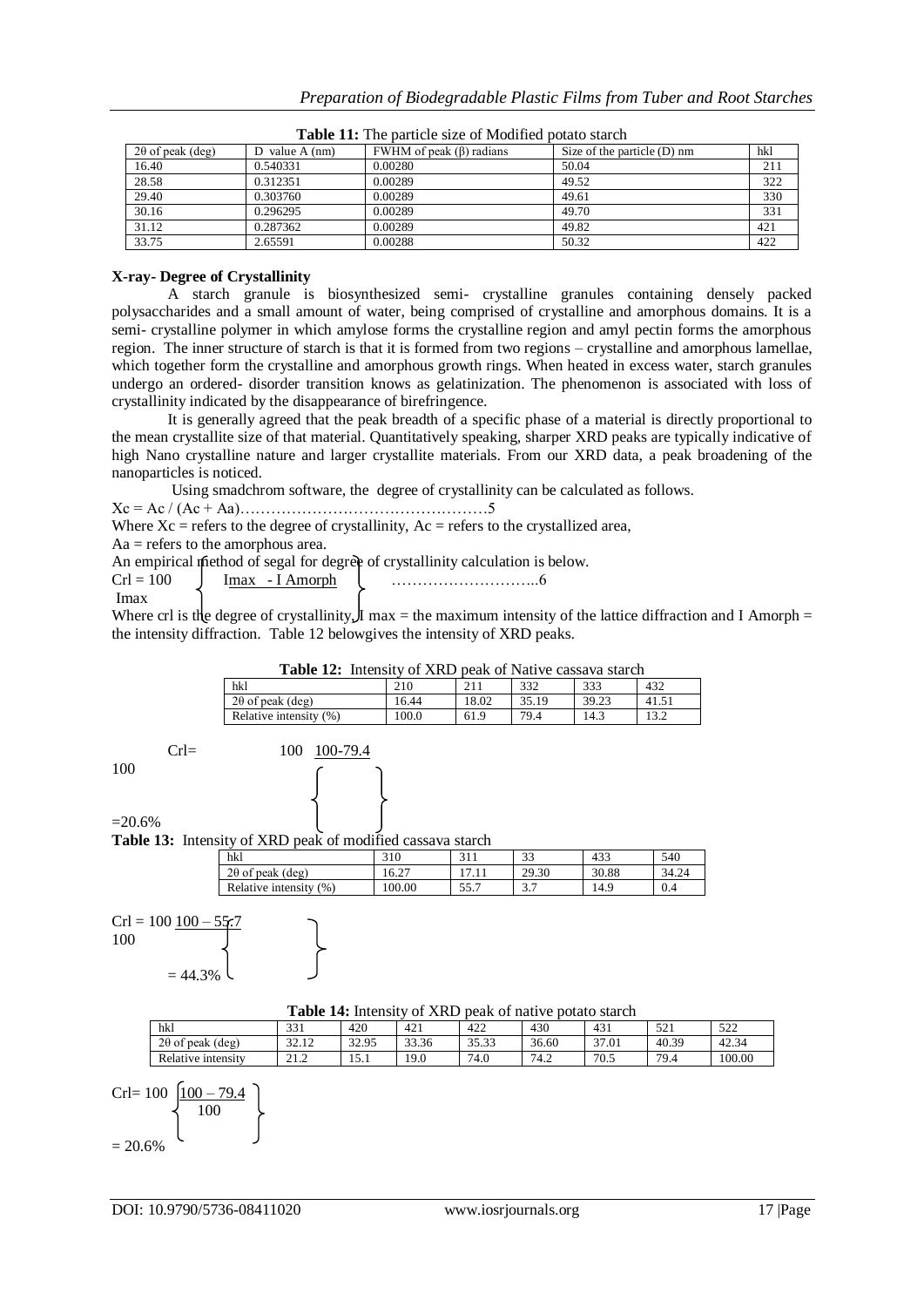| hkl                                 | $\sim$ 1 1<br><u> 11</u> | 322<br>ے بے د | 330           | 221<br>33 I     | 421                 | 422                   |
|-------------------------------------|--------------------------|---------------|---------------|-----------------|---------------------|-----------------------|
| $2\theta$ of peak<br>$(\text{deg})$ | 16.40                    | 28.58         | 29.40         | 30.16           | 1 <sub>2</sub><br>. | 22.75<br><i>JJ.IJ</i> |
| Relative<br>(96)<br>intensity       | 100.0                    | -<br>$\cdots$ | 22c<br>ل کے ک | $\circ$<br>11.0 | 23.0                | 58.3                  |

| <b>Table 15:</b> Intensity of XRD peak of modified potato starch |  |  |
|------------------------------------------------------------------|--|--|
|------------------------------------------------------------------|--|--|

 $Crl = 100$  100  $-58$ 

100

 $= 41.7 %$ 

Degree of crystallinity of native cassava and Irish potato starches are the same  $(20.6^{\circ})$ . The degree of crystallinity of cassava (44.3%) is slightly higher than degree of crystallinity of modified potato (41.7%) (Tables 13-15). This may be due to breaking down of branched amylopectin to linear amylose which aid in film formation of biodegradable plastic from starches of tubers roots.

## **XRD- Specific surface Area**

Specific surface area (SSA) is a material property (Tables 16-19) . It is a derived scientific value that can be used to determine the type and properties of a material. It has a particular importance in case of absorption, heterogeneous catalysis and reactions on surfaces. SSA is the SA perunit mass. Figures 1 and 2 give the various XRD peaks.

SSA = SA part …………………………………………………7 V part \* density

Here SSA is a specific surface area, SA part is surface area of particle, V part is particle volume and density is starch powder density.

S = 6 \*10<sup>3</sup>/ Dpρ…………………………………………………..8

#### **Table 16:** Specific surface area of native cassava starch

| <b>FWHM</b><br>B radian | Particle size D (nm) | Specific surface $(m^2/g)$ |
|-------------------------|----------------------|----------------------------|
| 0.00280                 | 50.05                | 149.85                     |
| 0.00280                 | 50.15                | 149.55                     |
| 0.00288                 | 50.52                | 148.46                     |
| 0.00285                 | 50.66                | 148.05                     |
| 0.00284                 | 50.22                | 149.34                     |

**Table 17:** Specific surface area of modified cassava starch

| FWHM Bradian | Particle size D (nm) | Specific surface $(m^2/g)$ |
|--------------|----------------------|----------------------------|
| 0.00280      | 50.04                | 149.88                     |
| 0.00280      | 50.09                | 149.73                     |
| 0.00289      | 49.60                | 151.21                     |
| 0.00289      | 49.63                | 151.12                     |
| 0.00288      | 50.39                | 148.84                     |

**Table 18:** Specific surface area of native potato starch

| FWHM Bradian | Particle size D (nm) | Specific surface $(m^2/g)$ |
|--------------|----------------------|----------------------------|
| 0.00505      | 28.58                | 262.42                     |
| 0.00505      | 28.64                | 261.87                     |
| 0.00505      | 28.67                | 261.60                     |
| 0.00503      | 28.95                | 259.07                     |
| 0.00503      | 29.04                | 258.26                     |
| 0.00502      | 29.13                | 257.47                     |

#### **Table 19:** Specific surface area of modified potato starch

| FWHM of peak $(\beta)$ radians | Size of the particle (D) nm | Specific surface $(m^2/g)$ |
|--------------------------------|-----------------------------|----------------------------|
| 0.00280                        | 50.04                       | 149.88                     |
| 0.00289                        | 49.52                       | 151.45                     |
| 0.00289                        | 49.61                       | 151.18                     |
| 0.00289                        | 49.70                       | 150.91                     |
| 0.00289                        | 49.82                       | 150.54                     |
| 0.00288                        | 50.32                       | 149.05                     |
|                                |                             |                            |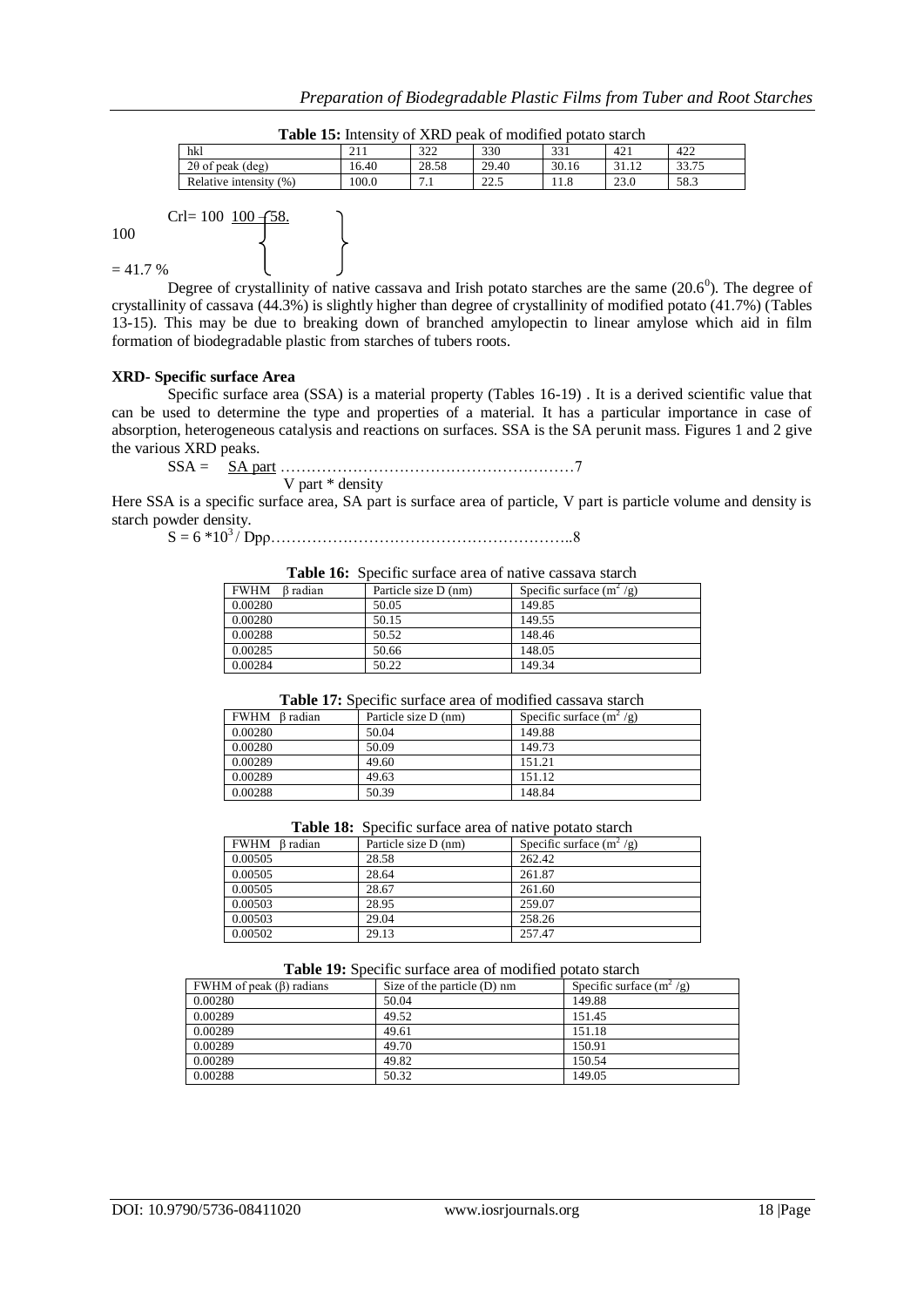

#### **Mechanical Properties of Biodegradable Plastic**

From Table 20, the strength of the plastics increases when the starches are modified. This is found in the various FTIR values that follows Table 20. Modifications of starch increase the mechanical properties and make it suitable for biodegradable plastic. From the graphs there is sharp breaking in the line plotted on the graph. This indicate that plastic starch will not be flexible and cannot withstand elongation

| Plastics                                              | Length (nm)    | Maximum load (N)   | Tensile<br>stress<br>at    | Tensile<br>strain<br>at      | Modulus (mpa)     |
|-------------------------------------------------------|----------------|--------------------|----------------------------|------------------------------|-------------------|
| films<br>Modified<br>potato                           | 36.00          | 1.27625            | max. load (mpa)<br>0.63837 | max. load (mm/mm)<br>0.15278 | 4.1784            |
| starch<br>Native potato starch<br>Modified<br>cocoyam | 36.00<br>36.00 | 1.25337<br>5.55822 | 0.62669<br>2.7791          | 0.43056<br>0.15278           | 1.4462<br>18.1902 |
| starch<br>Native<br>cocoyam                           | 36.00          | 2.29923            | 1.14962                    | 0.23611                      | 4.8690            |
| starch<br>Modified<br>cassava                         | 36.00          | 2.44317            | 1.22189                    | 0.20833                      | 5.8652            |
| starch<br>Native<br>cassava<br>starch                 | 36.00          | 0.61668            | 0.30834                    | 0.93056                      | 0.3313            |

**Table 20:** Mechanical Properties of Biodegradable Plastic

Starch can be used as substitute to produce plastics that are biodegradable. On examining the proximate properties of the starches, it was discovered that the three samples selected had low non-starch components. The low starch components of the starches make them valuable in some industrial applications, preparation of biodegradable plastics inclusive.

#### **References**

- [1]. Olufunmi O. O, Kayode O. A, Bamidele I. O (2008). Effect of heat-moisture treatment on physicochemical properties of white sorghum starch. Food Hydrocolloids.Vol. 22.225–230.
- [2]. Adebowale K. O., T. AdeniyiAfolabi, Olayide S. Lawal (2002). Isolation, chemical modification and physicochemical characterisation of Bambarra groundnut (Voandzeia subterranean) starch and flour. Food Chemistry Vol. 78: 305–311
- [3]. Junrong Huang , Henk A. Schols, Jeroen J.G. van Soest, Zhengyu Jin, Ellen Sulmann, Alphons G.J. Voragen, (2006). Physicochemical properties and amylopectin chain profiles of cowpea, chickpea and yellow pea starches. Food ChemistryVol.03: 039
- [4]. Carolina V. B., Edna R. A., Daiana Cardoso O, Antonio M.C. Rodrigues, Luiza Helena Meller da Silva (2012).Green banana (Musa cavendishii) flour obtained in spouted bed – Effect of drying on Physico-chemical, functional and morphological characteristics of the starch.Journal of Industrial Crops and Products Vol. 41: 241-249.
- [5]. Derek X. Duan, Elizabeth Donner, Qiang Liu, Damon C. Smith, François Ravenelle (2011). Potentiometric titration for determination of amylose content of starch – A comparison with colorimetric method. Journal of Industrial CropVol.07:138.
- [6]. DudsadeeUttapap (2011). Effect of gelatinisation on slowly digestible starch and resistant starch of heat-moisture treated and chemically modified canna starches. Journal of Industrial CropVol .09: 013
- [7]. BolanleOtegbayo, MpokoBokanga, and Robert Asiedu (2011). Physicochemical properties of yam starch: Effect on textural quality of yam food product (pounded yam). Journal of Food, Agriculture & Environment Vol.9 (1): 1 4 5 - 1 5 0.